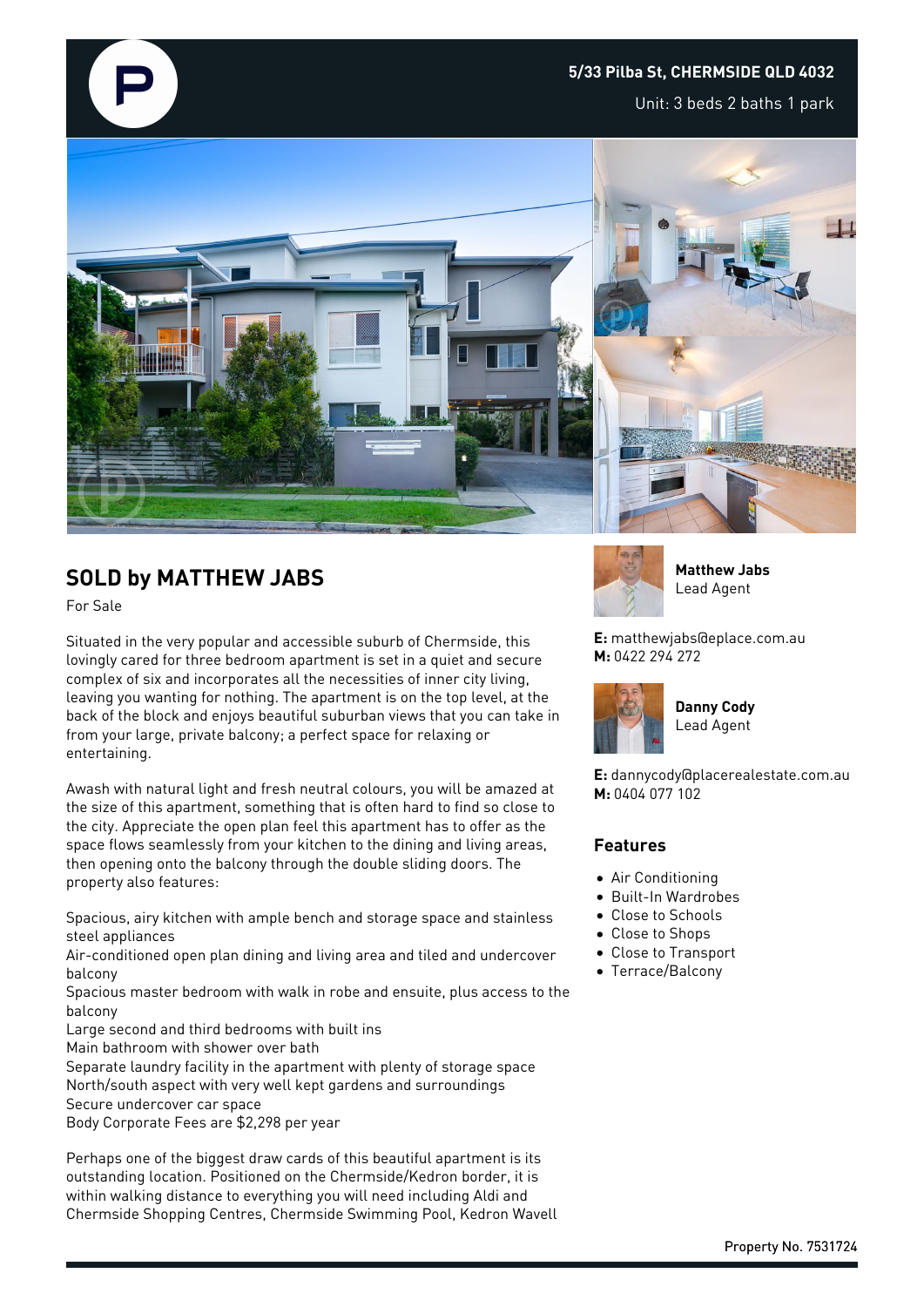## **5/33 Pilba St, CHERMSIDE QLD 4032**



Unit: 3 beds 2 baths 1 park

Services Club, Chermside Library, parkland, quality schools and public transport. It is also within minutes of the Clem 7 and Airport Link Tunnels and the Northern Busway, which can take you to the airport and the north and south sides of Brisbane in no time.

Apartments in this complex rarely become available so contact the agents for further details.

This property is being sold without a price and therefore a price guide cannot be provided. The website may have filtered the property into a price bracket for website functionally purposes.